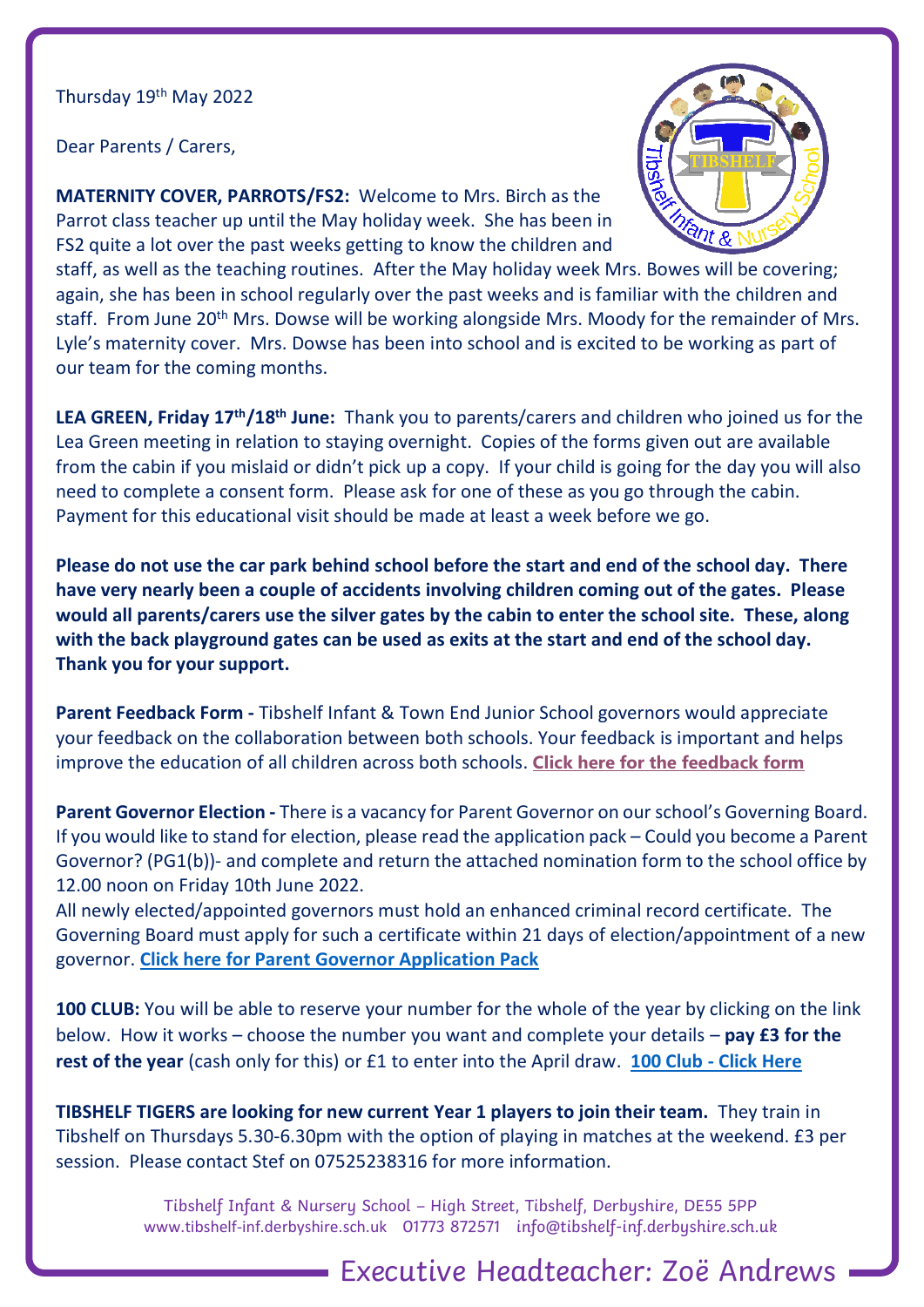



**TIBSHELF CELEBRATES THE PLANTINUM ANNIVERSAY OF OUR QUEEN:** On Tuesday 24th May the children in Toucans, Flamingos and Puffins will be having a Jubilee Day. Please send your child in 'royal costumes' or dressed in red, white and/or blue. This day will consolidate their learning about The Queen from their English and history work this term. On Friday 27th May the whole school will celebrate The Platinum Jubilee. All children in school can come to school

dressed in 'royal costumes' or dressed in red, white and/or blue. This will also be a Whole School English Day so the children in school will be working in mixed year group groups, taking part in seven different activities across the day. For lunch the children will be having 'a street party'. The school has purchased jubilee medals that will be given to every child on Friday 27<sup>th</sup> May; these recognise their time as a pupil at Tibshelf Infant & Nursery School at the time of this important milestone in The Queen's life.

This year marks a very special anniversary as Her Majesty The Queen becomes the first British Monarch in history to celebrate a Platinum Jubilee, after 70 years of service. To celebrate this momentous occasion, all primary school children across the country will receive a free commemorative book that celebrates the achievements of the United Kingdom and Commonwealth over the last 70 years.

> Tibshelf Infant & Nursery School – High Street, Tibshelf, Derbyshire, DE55 5PP [www.tibshelf-inf.derbyshire.sch.uk](http://www.tibshelf-inf.derbyshire.sch.uk/) 01773 872571 info@tibshelf-inf.derbyshire.sch.uk

> > Executive Headteacher: Zoë Andrews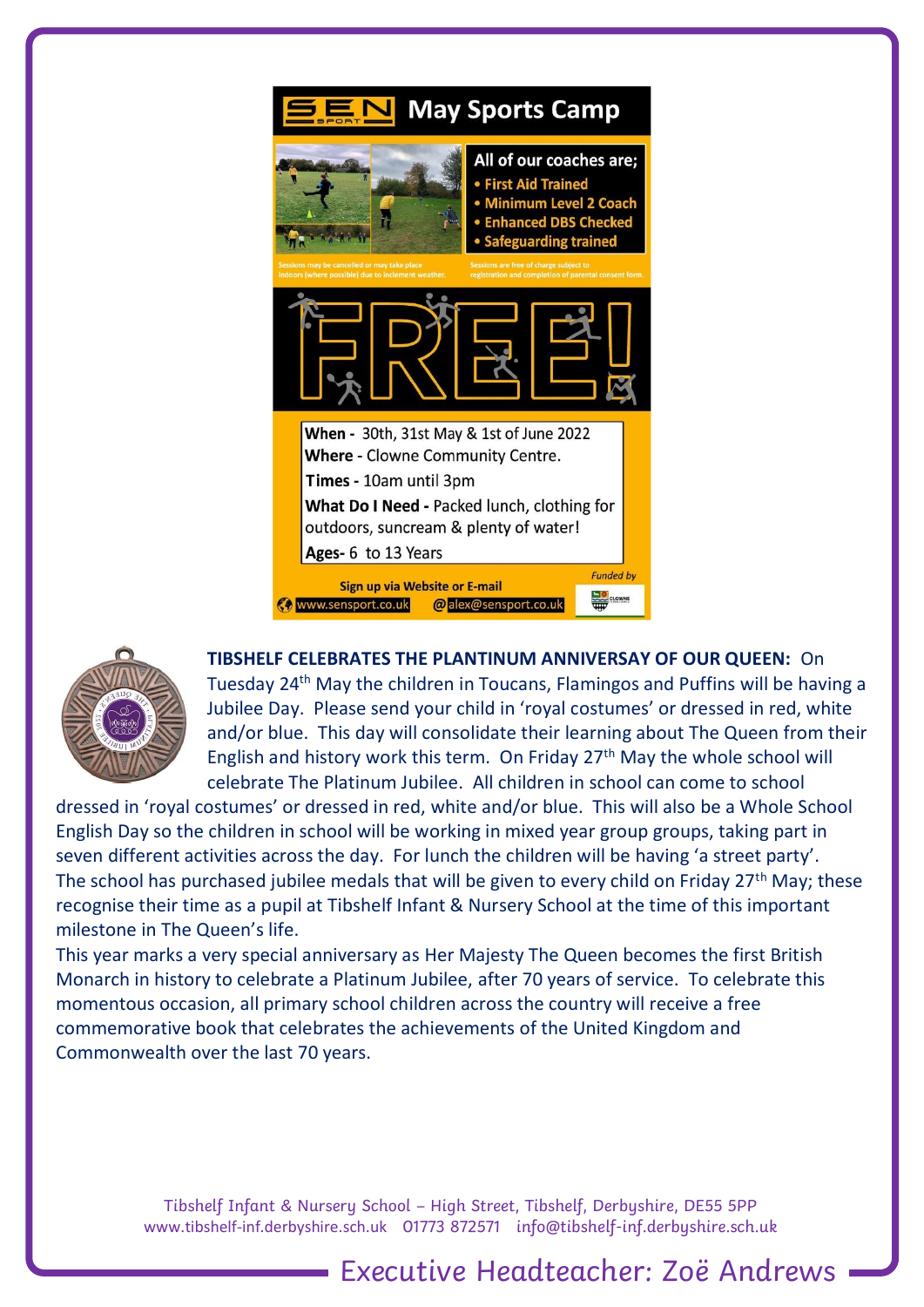

**AFTER SCHOOL CLUBS FOR THE SUMMER TERMS CAN BE BOOKED FROM NOW THROUGH THE APP. CLUBS ARE OPEN FOR FS2, YEAR 1 & YEAR 2. ALL CLUBS ARE £4 PER SESSION. YOU NEED TO BOOK FOR THE TERM – PAYMENTS CAN BE MADE WEEKLY OR TERMLY. ALL CLUBS WILL APPEAR WITH SUMMER 2022 AT THE START.** 

**Monday** – Football with Aaron (Year 1 & Year 2) Outdoor Learning Club with Mrs. Alton & Mrs. Husselbee **Tuesday** – Gymnastics with Premier Sport ECO Club with Mrs. Butler & Sue **Wednesday** – Karate with Jo **Thursday** – Dodgeball with Alex **Friday** – Dance with Kelly Matlock Kixx Football (FS2 and Year 1)

**DERBY BOOKFAIR: 20-28th May – two of the guest speakers are Jacqueline Wilson and Lauren. Tickets can be purchased using this link** [www.derbybookfestival.co.uk](http://www.derbybookfestival.co.uk/)

**DERBYSHIRE OPEN ARTS:** 28<sup>th</sup> & 29<sup>th</sup> May, free entry to artists' venues across Derbyshire as they open their studios. For more information go to [www.derbyshireopenarts.co.uk](http://www.derbyshireopenarts.co.uk/)

**SCHOOL DAY TIMES FROM SEPTEMBER 2022:** In line with the Government guidelines for the school week running 'for at least 32 ½ hours' Governors have approved the school day starting at 8.30am, and ending at 3pm. The gates will open at 8.20am to enable children to get into school and be ready for starting at 8.30am. Nursery sessions will be 8.30-11.30am and 12-3pm.

**UNIFORM:** Uniform for both schools can now be ordered through the website under the tab



"Tibshelf Schools" or you [can click here to place an order](https://tibshelf-inf.derbyshire.sch.uk/wp/shop/) We have got adult sizes (small, medium, large) – if you will need these larger sizes for September please order as soon as possible as we don't carry a large stock of these.



**BALLOON PARTIES – AFLAIR 4 AIR:** Rob is available for children's parties, weddings and celebrations, to make special balloon models on request for special events, balloon modelling workshops. Rob is fully DBS checked and has a portfolio of balloon models that can be viewed on request. A very talented man as he also juggles and rides the unicycle! Call Rob on 07749388398 or email: [aflair4air@gmail.com](mailto:aflair4air@gmail.com) 



**Five Pits Car Care** are offering MOT's for £25 for parents/carers of children at Tibshelf Infant & Nursery School and Town End Junior school during May 2022 only. Please contact Dean on 07413370508 to book in.

Executive Headteacher: Zoë Andrews

Tibshelf Infant & Nursery School – High Street, Tibshelf, Derbyshire, DE55 5PP [www.tibshelf-inf.derbyshire.sch.uk](http://www.tibshelf-inf.derbyshire.sch.uk/) 01773 872571 info@tibshelf-inf.derbyshire.sch.uk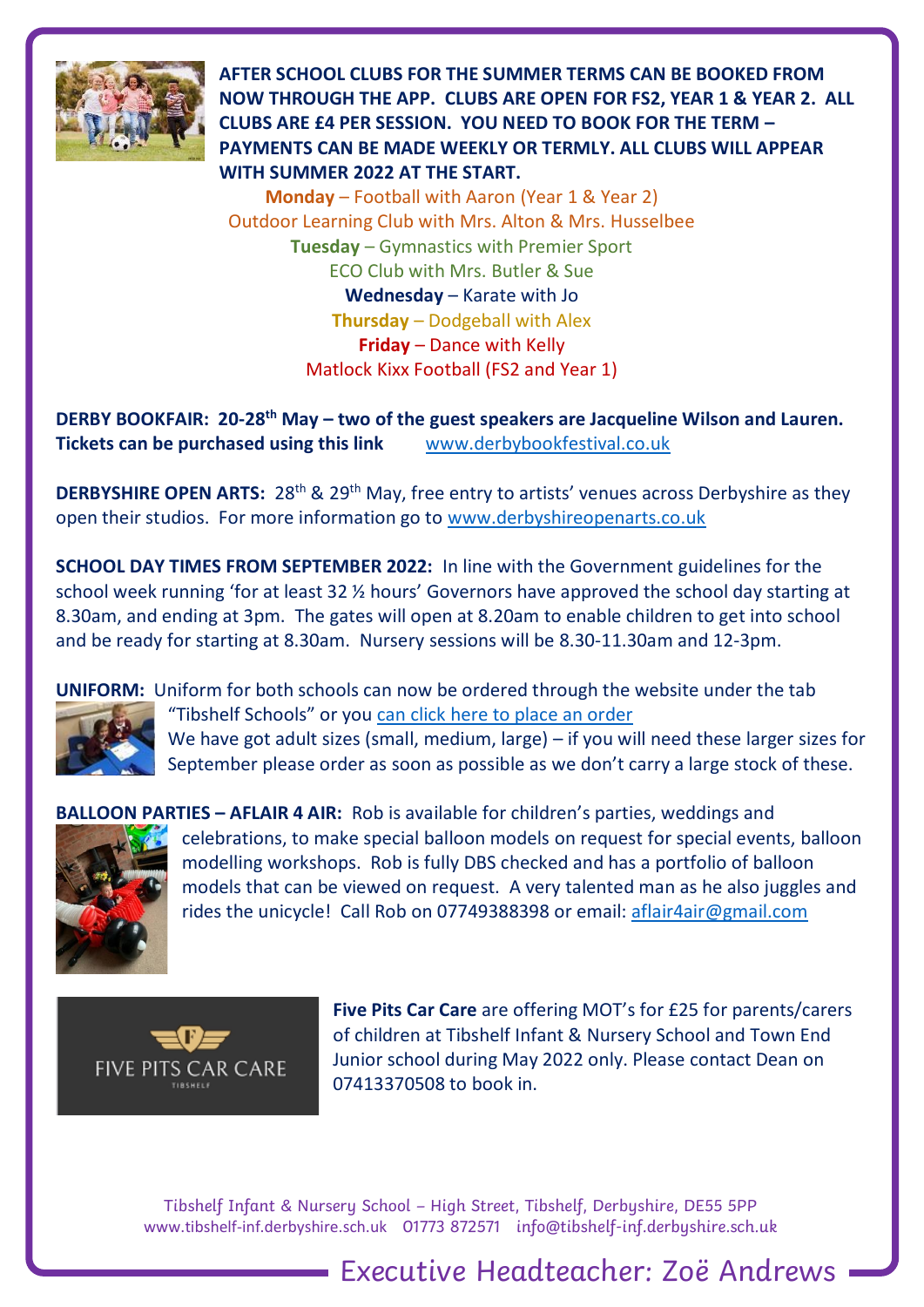**Please make sure your child's water bottle only has water in it for school & nursery.** It is upsetting for children who bring water and then see their friends having juice, the rule is water except for at lunchtimes when they can have a juice bottle or similar in their lunchbox. Most children will drink water in school, even if they choose not to at home.

**Please find a list of dates below for the coming year. These will be updated as necessary weekly so please do keep checking them for changes/additions.** 

| Day, date, time                      | <b>Event</b>                                                                                          |
|--------------------------------------|-------------------------------------------------------------------------------------------------------|
| Tuesday 24 <sup>th</sup> May         | Key Stage 1 Jubilee Day, all children to come dressed in 'royal<br>costume' or red, white and/or blue |
| Friday 27th May                      | All children in school & nursery to come dressed in 'royal costume'                                   |
|                                      | or red, white and/or blue                                                                             |
| Friday 27th May                      | <b>Platinum Jubilee street party lunch</b>                                                            |
| Friday 27th May                      | Break up for May holiday week - usual collection times from school<br>& nursery                       |
| Monday 6 <sup>th</sup> June          | Queen's Platinum Holiday Day in lieu of mid-week bank holiday                                         |
|                                      | during May holiday week                                                                               |
|                                      | <b>NO SCHOOL &amp; NURSERY</b>                                                                        |
| Tuesday 7 <sup>th</sup> June         | <b>Return to school after May holiday week</b>                                                        |
| <b>Wednesday 8th June</b>            | Whole School Sports Activity Day - children to come in P.E. kit and                                   |
|                                      | colour group tops                                                                                     |
| Friday 17th June                     | Key Stage 1 to Lea Green - Year 1 children for the day and Year 2                                     |
|                                      | children overnight                                                                                    |
| Friday 24 <sup>th</sup> June         | Wear Bright for Sight Fundraising Day to raise awareness of sight                                     |
|                                      | loss - wear something yellow to school, £1 donation                                                   |
| Monday 27th June                     | <b>INSET Staff Training</b>                                                                           |
|                                      | <b>NO SCHOOL &amp; NURSERY</b>                                                                        |
| Tuesday $28th$ June -                | Transition for all children in school & nursery. Please bring your                                    |
| <b>Friday 1st July</b>               | children to school & nursery as usual. Year 2 children will need to                                   |
|                                      | be brought to & collected from Town End Junior School (more                                           |
|                                      | information to follow)                                                                                |
| Friday 15 <sup>th</sup> July, 1.30pm | <b>School Sports Afternoon &amp; Summer Fayre</b>                                                     |
| <b>Wednesday 20th July</b>           | Nursery break up for Summer holidays, usual collection times                                          |
| Thursday 21 <sup>st</sup> July, 10am | Year 2 Leaver's Assembly followed by picnic lunch for parents and                                     |
| start                                | families of Year 2 children                                                                           |
| Thursday 21 <sup>st</sup> July       | School break up for Summer holidays, collection from 1pm - NO                                         |
|                                      | <b>AFTER CARE</b>                                                                                     |
| Friday 22 <sup>nd</sup> July         | <b>INSET Staff Paediatric First Aid Training</b>                                                      |
|                                      | <b>NO SCHOOL &amp; NURSERY</b>                                                                        |

Tibshelf Infant & Nursery School – High Street, Tibshelf, Derbyshire, DE55 5PP [www.tibshelf-inf.derbyshire.sch.uk](http://www.tibshelf-inf.derbyshire.sch.uk/) 01773 872571 info@tibshelf-inf.derbyshire.sch.uk